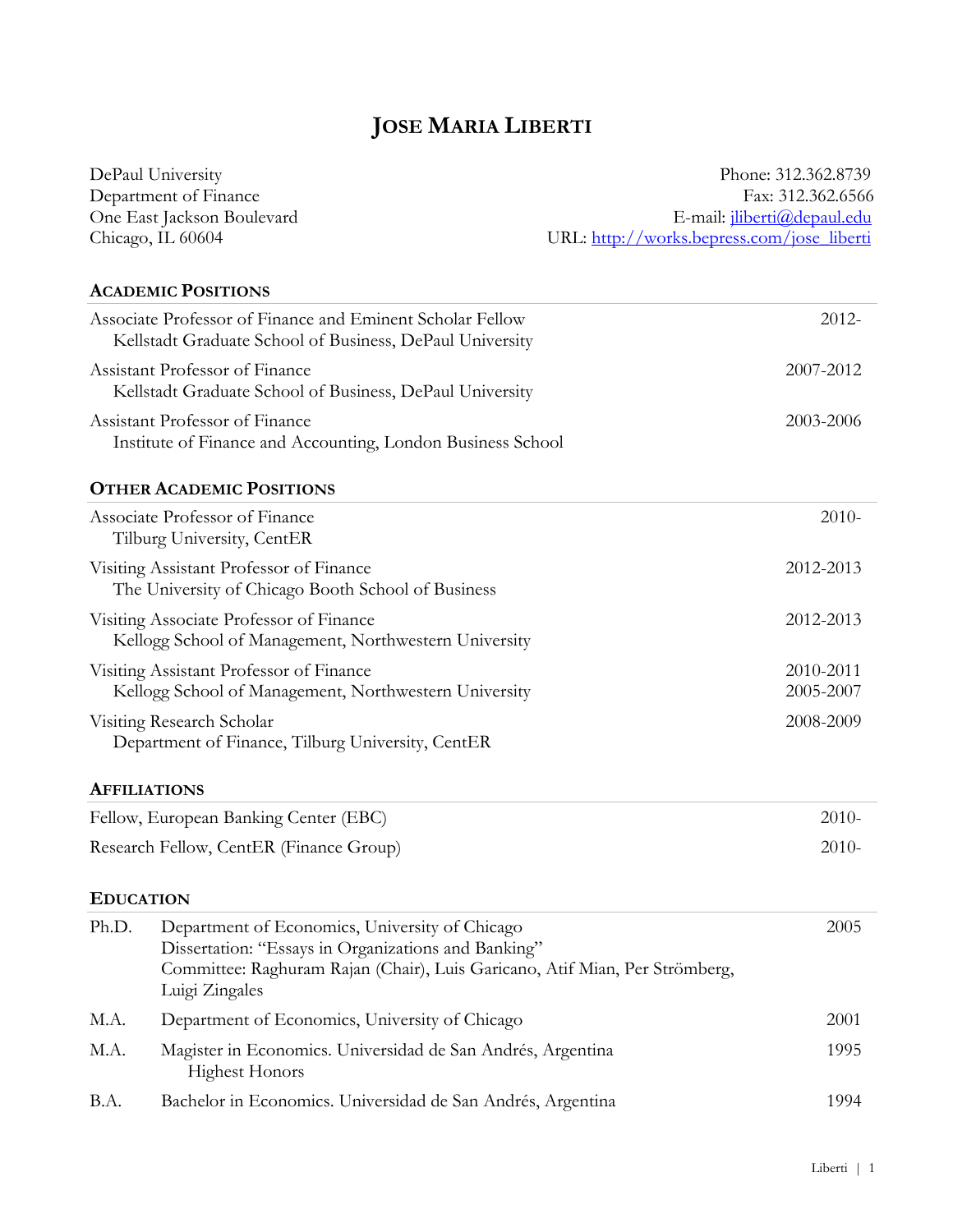## **FIELDS OF INTEREST**

Empirical Corporate Finance, Financial Intermediation, Organizational Economics, Theory of the Firm

#### **PUBLICATIONS**

- "Estimating the Effect of Hierarchies on Information Use," with Atif Mian, *Review of Financial Studies*, Volume 22, Number 10, October 2009.
- "Collateral Spread and Financial Development," with Atif Mian, *The Journal of Finance*, Volume 65, Issue 1, February 2010. **Brattle Award: Distinguished Paper**
- "Information and Incentives Inside the Firm: Evidence from Loan Officer Rotation," with Andrew Hertzberg and Daniel Paravisini, *The Journal of Finance*, Volume 65, Issue 3, June 2010. **Brattle Award: First Prize**
- "Public Information and Coordination: Evidence From a Credit Registry Expansion," with Andrew Hertzberg and Daniel Paravisini, *The Journal of Finance,* Volume 66, Issue 2, April 2011. **Brattle Award: Distinguished Paper**

#### **WORKING PAPERS**

"Information, Credit and Organization," with Amit Seru and Vikrant Vig, Working Paper, November 2012

- "The Anatomy of a Credit Supply Shock: Evidence from an Internal Credit Market," with Jason Sturgess, Working Paper, January 2013
- "Uncovering Collateral Constraints," with Jason Sturgess, Working Paper, May 2012
- "Is Loan Officer Discretion Advised When Viewing Soft Information?," with Hans Degryse, Thomas Mosk and Steven Ongena, Working Paper, April 2012
- "Initiative, Incentives and Soft Information. How Does Delegation Impact the Role of Bank Relationship Managers?," June 2005

## **WORK IN PROGRESS**

"On the Performance of Equity Analysts," with Byoung-Hyoun Hwang and Jason Sturgess

- "Delegation and Productivity," with Maria Guadalupe and Amit Seru
- "Bank Mergers, Executive Compensation and Corporate Governance," with Thomas Berry, Elijah Brewer and Jason Sturgess
- "Cross-Selling Over the Business Cycle," with Hans Degryse, Thomas Mosk and Steven Ongena
- "Debt Enforcement of Secured Debt: The Role of Creditor Rights from a Bank's Perspective" with Hans Degryse and Vasso Ioannidou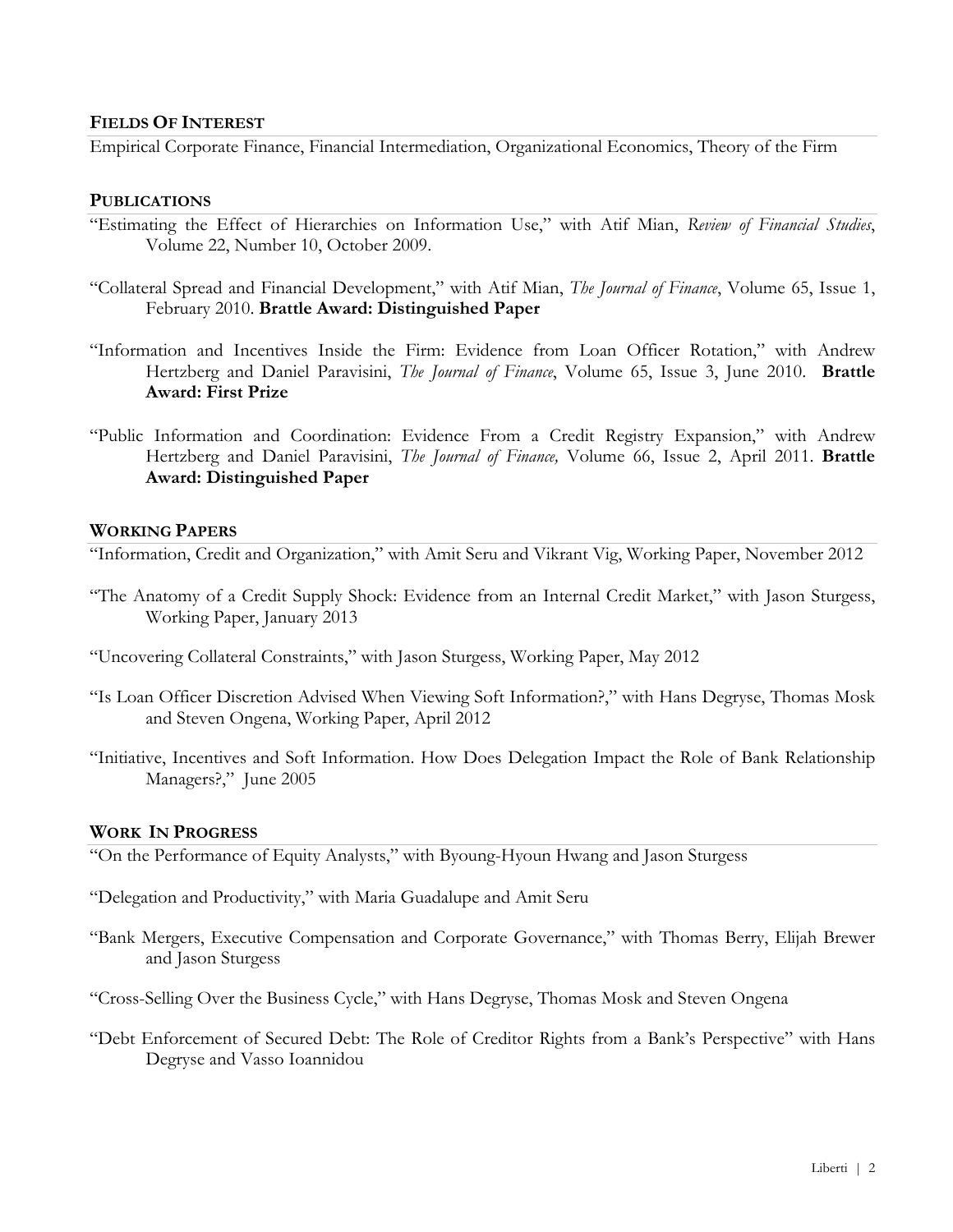"Dynasties, Pyramidal Ownership and Blood Linkage: The Role of Trustworthy Human Capital," with Luigi Guiso and Paolo Volpin

"Ownership Structure, Banks and Private Benefits of Control," with Paolo Volpin

"Relative Performance In The Treatment of Loan Recipients: Mechanism Design Meets an Actual Bank Monitoring System," with Tanapoom Damraks and Robert Townsend

# **TEACHING EXPERIENCE**

| DePaul University, Kellstadt Graduate School of Business                       |           |
|--------------------------------------------------------------------------------|-----------|
| MBA and MS-Finance Programs                                                    |           |
| Mergers & Acquisitions, LBOs and Corporate Restructuring                       | 2009-2013 |
| Problems in Corporate Financial Policy                                         | 2008-2013 |
| Special Topics in Corporate Finance                                            | 2008-2012 |
| Special Topics in Corporate Finance (Bahrain Institute of Banking and          | 2008      |
| Finance)                                                                       |           |
| Northwestern University, Kellogg Graduate School of Management                 |           |
| MBA Program                                                                    |           |
| Finance I                                                                      | 2006      |
| Turbo Finance I/II                                                             | 2006-2007 |
| <b>Financial Decisions</b>                                                     | 2007-2011 |
| Corporate Restructuring                                                        | 2011-2013 |
| Global Entrepreneurial Finance                                                 | 2013      |
| The University of Chicago Booth School of Business                             |           |
| MBA Program                                                                    |           |
| Cases in Financial Management                                                  | 2012      |
| Tilburg University, CentER                                                     |           |
| PhD Program                                                                    |           |
| Advanced Topics in Finance: Empirical Corporate Finance                        | 2011      |
| Institut d'Administration des Enterprises (IAE), Graduate School of Management |           |
| International Graduate Program                                                 |           |
| Mergers & Acquisitions, LBOs and Corporate Restructuring                       | 2009-2012 |
| <b>Indian School of Business</b>                                               |           |
| Executive MBA Program                                                          |           |
| Advanced Corporate Finance                                                     | 2007      |
| <b>London Business School</b>                                                  |           |
| MBA, Executive MBA, Sloan and Master in Finance Programs                       |           |
| <b>Advanced Corporate Finance</b>                                              | 2005      |
| Finance II                                                                     | 2004-2005 |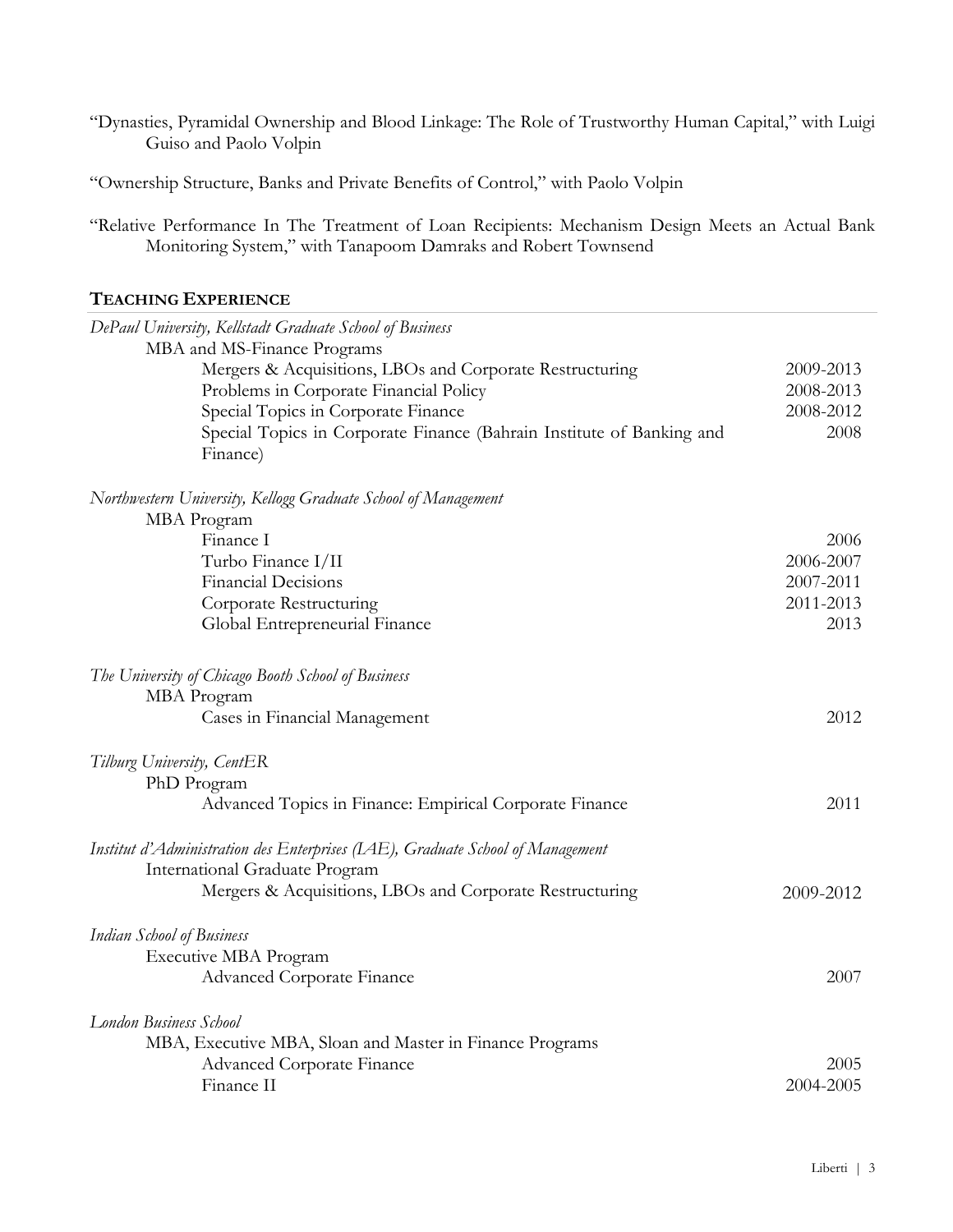| The University of Chicago                                                                     |              |
|-----------------------------------------------------------------------------------------------|--------------|
| Undergraduate Program: Lecturer                                                               |              |
| Econometrics A                                                                                | 2002         |
| MBA Program: Teaching Fellow<br>Cases in Financial Management<br>Corporate Finance            | 2003<br>2003 |
| PhD Program: Teaching Fellow<br>Theory of Financial Decisions III<br>Economics of Information | 2002<br>2002 |
| Universidad de San Andrés<br>Undergraduate Lecturer                                           |              |
| Dynamic Optimization Theory                                                                   | 1999-2000    |

# **FELLOWSHIPS, HONORS & AWARDS**

| 2013      | Dalhousie University Award Outstanding Paper in Financial Institutions, Midwest Finance<br>Association<br>Fama-Miller Center for Research in Finance Grant<br>Kellstadt GSB, College of Commerce, Summer Research Grant                                                                                                                                                                                                                                                                                                                                 |
|-----------|---------------------------------------------------------------------------------------------------------------------------------------------------------------------------------------------------------------------------------------------------------------------------------------------------------------------------------------------------------------------------------------------------------------------------------------------------------------------------------------------------------------------------------------------------------|
| 2012      | Journal of Finance Brattle Award, Distinguished Paper in Corporate Finance<br>Kellstadt GSB, College of Commerce, Summer Research Grant<br>Eminent Scholar Fellow, Department of Finance, DePaul University<br>Kellogg School of Management, Full-Time MBA Program, Teaching Impact Prize                                                                                                                                                                                                                                                               |
| 2011      | Journal of Finance Brattle Award, First Prize in Corporate Finance<br>Journal of Finance Brattle Award, Distinguished Paper in Corporate Finance<br>Kellogg School of Management, Lawrence G. Lavengood Professor of the Year Nomination<br>Kellogg School of Management, Full-Time MBA Program, Teaching Impact Prize<br>Kellogg School of Management, The Manager's Program MBA, Teaching Impact Prize<br>Kellstadt GSB, Gus Economos Distinguished Graduate Teaching Award<br>Kellstadt GSB, Finance Department, Outstanding Research Accomplishment |
| 2010      | Kellstadt GSB, University Quality of Instruction Council Excellence in Teaching Award<br>Kellstadt GSB, College of Commerce, Summer Research Grant<br>Center for Applied Research in Finance (CAREFIN) Bocconi University, Research Grant                                                                                                                                                                                                                                                                                                               |
| 2009      | Kellstadt GSB. Gus Economos Distinguished Graduate Teaching Award                                                                                                                                                                                                                                                                                                                                                                                                                                                                                       |
| 2007      | Kellogg School of Management. Lawrence G. Lavengood Professor of the Year Nomination                                                                                                                                                                                                                                                                                                                                                                                                                                                                    |
| 2005      | London Business School. Research Grant RAMD Committee                                                                                                                                                                                                                                                                                                                                                                                                                                                                                                   |
| 2004      | London Business School. Research Grant RAMD Committee                                                                                                                                                                                                                                                                                                                                                                                                                                                                                                   |
| 1998-2002 | University of Chicago Doctoral Century Fellowship                                                                                                                                                                                                                                                                                                                                                                                                                                                                                                       |
| 1995      | Universidad de San Andrés. Graduate Studies Fellowship                                                                                                                                                                                                                                                                                                                                                                                                                                                                                                  |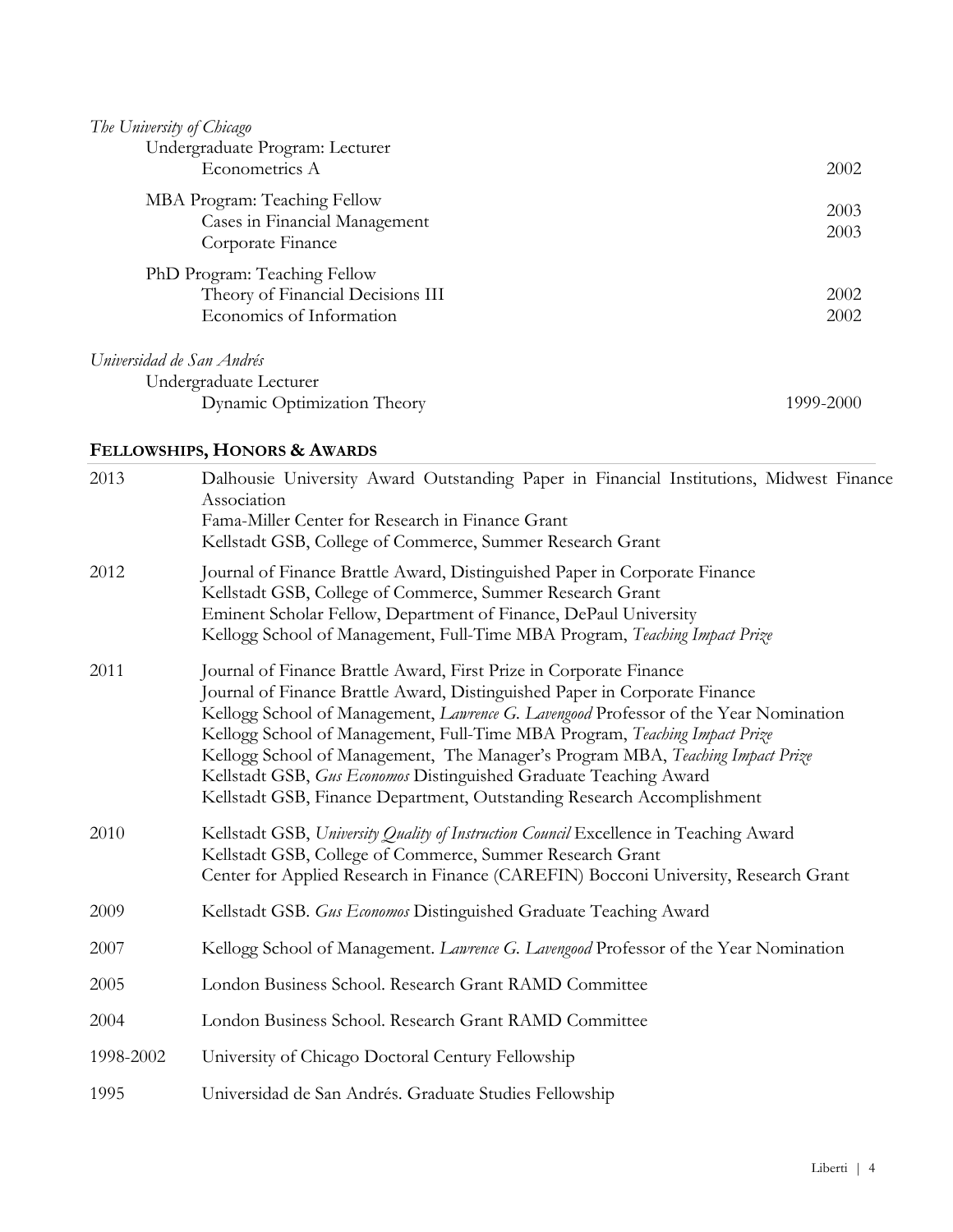| 1994      | Universidad de San Andrés Best Graduation Thesis Prize in Economics              |
|-----------|----------------------------------------------------------------------------------|
|           | <b>Outstanding Performance "Joven Notable" Buenos Aires Stock Exchange Prize</b> |
| 1991-1994 | Universidad de San Andrés. Undergraduate Studies Fellowship                      |

# **SEMINAR PRESENTATIONS**

| 2013 | University of Texas, Dallas (Jindal School of Management)                                                                                                                                                                                                                                                                                                                                                                                                       |
|------|-----------------------------------------------------------------------------------------------------------------------------------------------------------------------------------------------------------------------------------------------------------------------------------------------------------------------------------------------------------------------------------------------------------------------------------------------------------------|
| 2012 | IAE Graduate School of Management Aix-en-Provence<br>Imperial College, London<br>Johns Hopkins University (Carey School of Business)<br>Loyola University Chicago (School of Business Administration)<br>Stockholm School of Economics<br>Swedish Institute of Financial Research (SIFR)<br>University of Lausanne (HEC)<br>Yale University (School of Management)                                                                                              |
| 2011 | Duke University (Fuqua)<br>Tilburg University (CentER)<br>University of North Carolina (Kenan-Flagler)                                                                                                                                                                                                                                                                                                                                                          |
| 2010 | Federal Reserve Bank New York<br>Federal Reserve Bank of Minneapolis<br>Tilburg University (CentER)                                                                                                                                                                                                                                                                                                                                                             |
| 2009 | <b>Brown University</b><br>IAE Graduate School of Management Aix-en-Provence<br>Tilburg University (CentER)<br>University of Chicago (Economics)<br>Université Paul Cézanne Aix - Marseille III                                                                                                                                                                                                                                                                 |
| 2008 | DePaul University (Kellstadt)<br>Federal Reserve Bank of Chicago<br>Tilburg University (CentER)<br>University of Amsterdam                                                                                                                                                                                                                                                                                                                                      |
| 2007 | Indian School of Business<br>Indiana University (Kelley)<br>International Monetary Fund                                                                                                                                                                                                                                                                                                                                                                         |
| 2006 | Board of Governors of the Federal Reserve System<br>DePaul University<br>Federal Reserve Bank of Chicago<br>Harvard-MIT Organizational Economics Seminar<br>Loyola University Chicago (School of Business Administration)<br>Northwestern University (Kellogg)<br>Purdue University (Krannert)<br>Tilburg University (CentER)<br>University of Illinois at Chicago (College of Business Administration)<br>University of Wisconsin-Madison (School of Business) |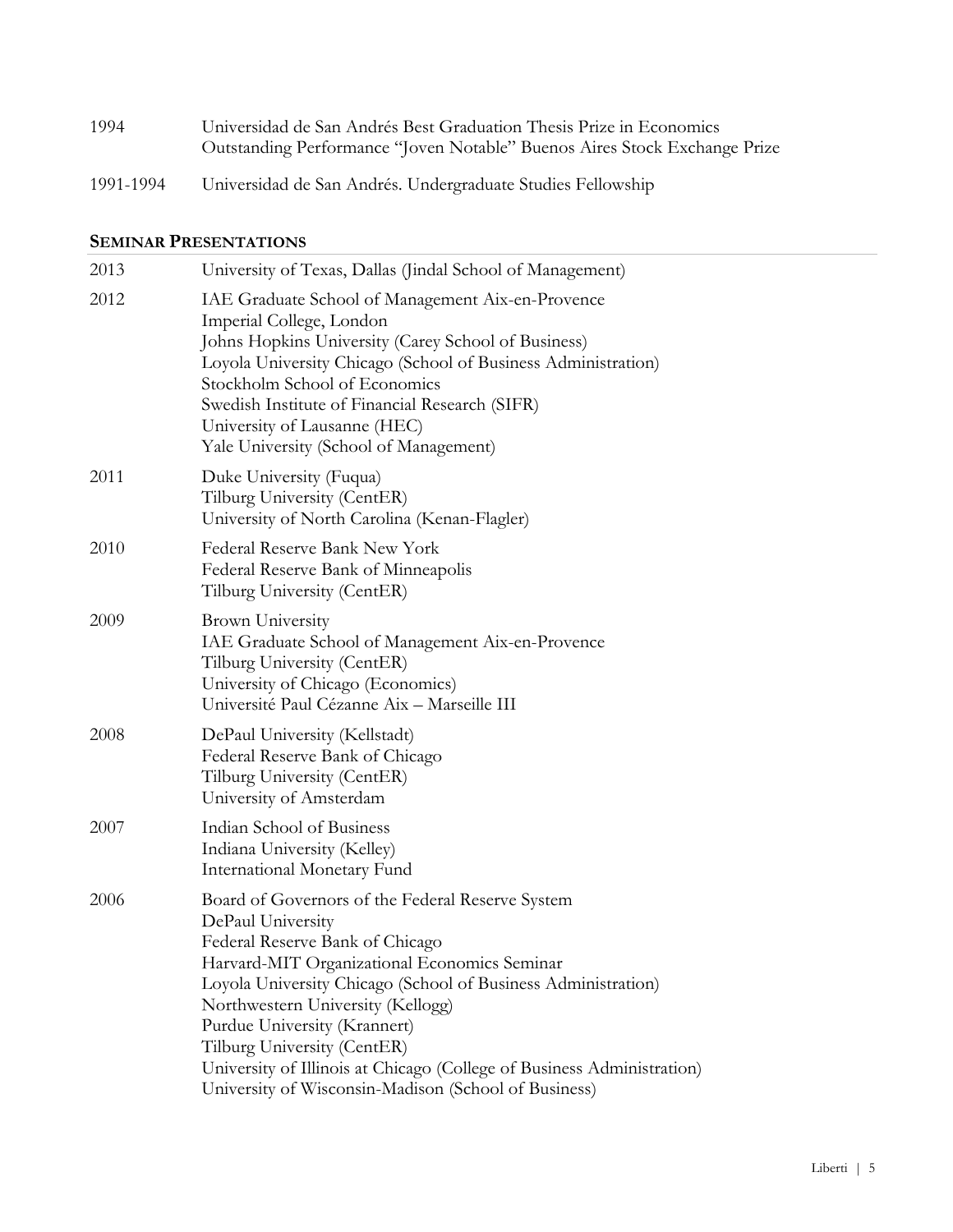|      | World Bank (Development Research Group - Finance)                                                                                                                                                                                                                                                                                                                                                                                                                                                                              |
|------|--------------------------------------------------------------------------------------------------------------------------------------------------------------------------------------------------------------------------------------------------------------------------------------------------------------------------------------------------------------------------------------------------------------------------------------------------------------------------------------------------------------------------------|
| 2005 | Columbia University (GSB)<br>London School of Economics (Financial Market Group)<br>Northwestern University (Kellogg School of Management)<br>University of Chicago (GSB Organizations Workshop)<br>University of Illinois at Urbana-Champaign (College of Business)                                                                                                                                                                                                                                                           |
| 2004 | London Business School                                                                                                                                                                                                                                                                                                                                                                                                                                                                                                         |
| 2003 | Citigroup<br>Columbia University (GSB)<br>Deloitte and Touche (Economic Consulting)<br>London Business School<br>Massachusetts Institute of Technology (Sloan)<br>Northwestern University (Kellogg School of Management)<br>Ohio State University (Fisher)<br>Stockholm School of Economics (SITE)<br>Tilburg University (CentER)<br>University of Amsterdam<br>University of California, Los Angeles (Anderson)<br>University of Michigan (Ross)<br>University of Rochester (Simon)<br>Yale University (School of Management) |
| 2002 | University of Chicago (GSB Organizations)                                                                                                                                                                                                                                                                                                                                                                                                                                                                                      |

# **CONFERENCE PRESENTATIONS (\* SCHEDULED)**

| 2013 | Financial Intermediation Research Society Annual Conference, Dubrovnik, Croatia (*)<br>Midwest Finance Association, Annual Meeting, Chicago (Scheduled) (2 Papers) (*)<br>Sixth Swiss Winter Conference on Financial Intermediation, Lenzerheide, Switzerland (*)<br>SFS Finance Cavalcade Annual Meeting, Miami (2 Papers) (*)<br>Utah Winter Finance Conference, Utah |
|------|-------------------------------------------------------------------------------------------------------------------------------------------------------------------------------------------------------------------------------------------------------------------------------------------------------------------------------------------------------------------------|
| 2012 | CEPR-ECB-Kelley School of Business, Indiana University: Review of Finance Conference<br>on Small Business Financing, Frankfurt, Germany<br>CEPR European Summer Symposium in Financial Markets, Gerzensee, Switzerland<br>NBER Corporate Finance, Summer Institute, Boston                                                                                              |
| 2011 | European Finance Association Annual Meeting, Stockholm, Sweden<br>Financial Intermediation Research Society Annual Conference, Sydney, Australia (2 Papers)<br>Midwest Finance Association, Annual Meeting, Chicago                                                                                                                                                     |
| 2010 | Symposium Center for Applied Research in Finance, Università Bocconi, Milan, Italy<br>Third Swiss Conference on Financial Intermediation, Hasliberg, Switzerland                                                                                                                                                                                                        |
| 2009 | Financial Markets Group Conference, LSE, London, UK<br>First Paris Spring Corporate Finance Conference, Paris, France<br>Western Finance Association, Annual Meeting, San Diego                                                                                                                                                                                         |
| 2008 | CEPR Development Economics Conference, London, UK<br>NBER Corporate Finance, Summer Institute, Boston                                                                                                                                                                                                                                                                   |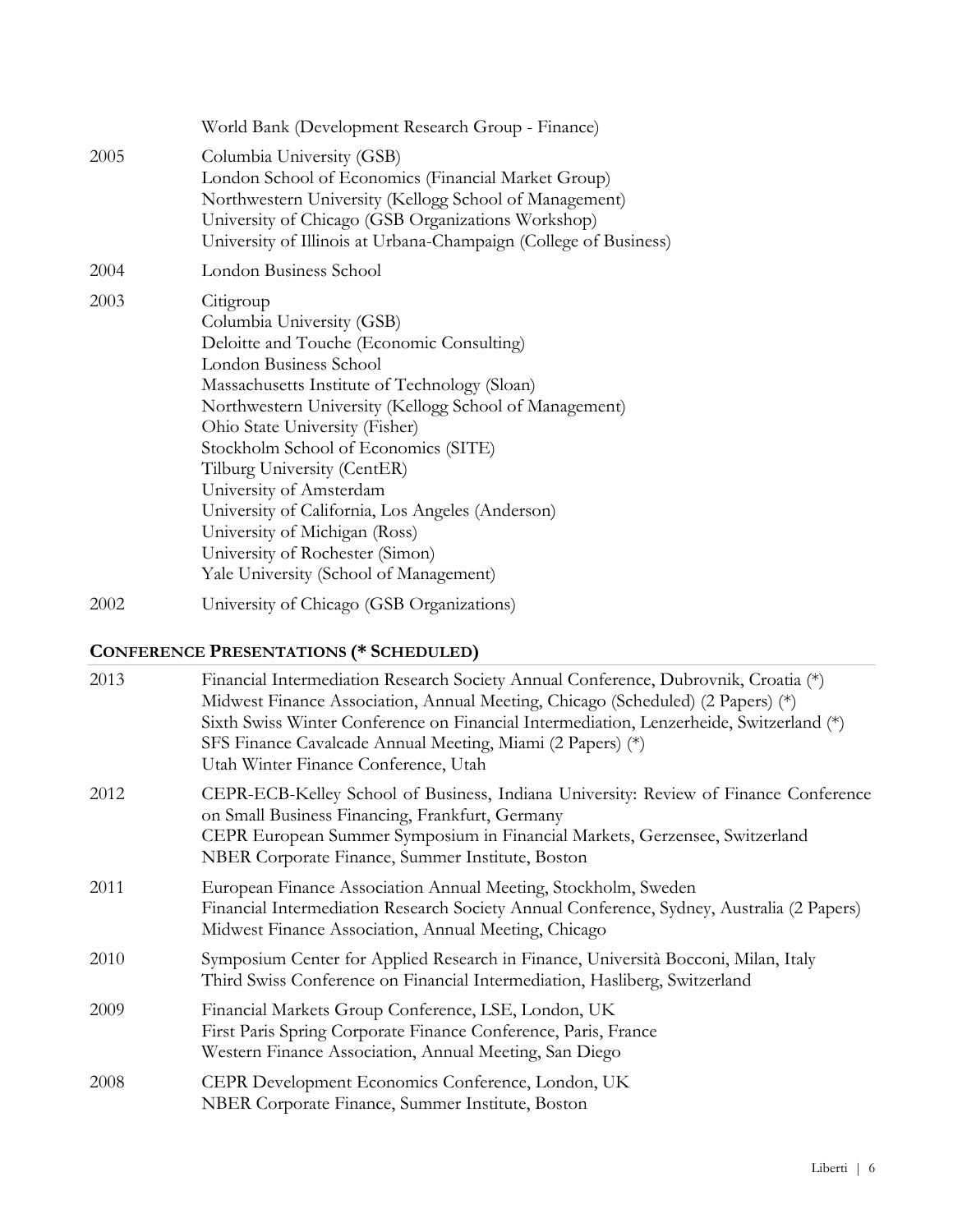| 2008 | New York Fed/NYU Stern Conference on Financial Intermediation, NY<br>UNC-Duke 2008 Corporate Finance Conference, Chapel Hill<br>Western Finance Association, Annual Meeting, Waikoloa, Hawaii                                                                                                                                          |
|------|----------------------------------------------------------------------------------------------------------------------------------------------------------------------------------------------------------------------------------------------------------------------------------------------------------------------------------------|
| 2007 | American Finance Association, Annual Meeting, Chicago<br>CEPR Conference on "Banking and the Macroeconomy," Zurich, Switzerland<br>CEPR European Summer Symposium in Financial Markets, Gerzensee, Switzerland<br>European Finance Association, Annual Meeting, Ljubljana, Slovenia<br>NBER Corporate Finance, Spring Meeting, Chicago |
| 2006 | American Finance Association, Annual Meeting, Boston<br>CEPR European Summer Symposium in Financial Markets, Gerzensee, Switzerland<br>NBER Corporate Finance, Summer Institute, Boston                                                                                                                                                |
| 2005 | NBER Corporate Finance, Summer Institute, Boston                                                                                                                                                                                                                                                                                       |
| 2004 | American Economic Association, Annual Meeting, San Diego<br>CEPR European Summer Symposium in Financial Markets, Gerzensee, Switzerland<br>Royal Economic Society, Annual Conference, University of Wales, Swansea, UK<br>Western Finance Association, Annual Meeting, Vancouver, Canada                                               |

# **CONFERENCE DISCUSSIONS**

| Discussant of Giorgio Calcagni, Germana Giombini and Elisa Lenti, "Gender<br>Differences in Bank Loan Access: An Empirical Analysis," Midwest Finance<br>Association, Chicago.                                                                                                  | March 2013       |
|---------------------------------------------------------------------------------------------------------------------------------------------------------------------------------------------------------------------------------------------------------------------------------|------------------|
| Discussant of Shawn Cole, Martin Kanz and Leora Klapper, "Incentivizing Calculated"<br>Risk-Taking," Financial Intermediation Research Society Annual Conference,<br>Minneapolis, Minnesota.                                                                                    | June 2012        |
| Discussant of Ugo Albertazzi, Ginette Eramo, Leonardo Gambacorta and Carmello<br>Salleo, "Securitization Is Not That Evil After All," American Finance<br>Association, Chicago.                                                                                                 | January 2012     |
| Discussant of Martin Goetz, "Bank Organization, Market Structure and Risk Taking:<br>Theory and Evidence from U.S. Commercial Banks," American Economic<br>Association, Chicago.                                                                                                | January 2012     |
| Discussant of Bo Becker and Per Strömberg, "Fiduciary Duties and Equity-Debtholder<br>Conflicts," CEPR Summer Symposium in Financial Markets, Gerzensee,<br>Switzerland.                                                                                                        | <b>July 2011</b> |
| Discussant of Ethan Cohen-Cole, Judith Montoriol-Garriga, Gustavo Suarez and Jason<br>Wu, "The Financial Sector and the Real Economy during the Financial Crisis:<br>Evidence from the Commercial Paper Market," Third Financial Stability<br>Conference, Tilburg, Netherlands. | June 2011        |
| Discussant of Allen Berger and Christa H.S. Bouwman, "How Does Capital Affect<br>Bank Performance During Financial Crisis?," Financial Intermediation Research<br>Society Annual Conference, Sydney, Australia.                                                                 | June $2011$      |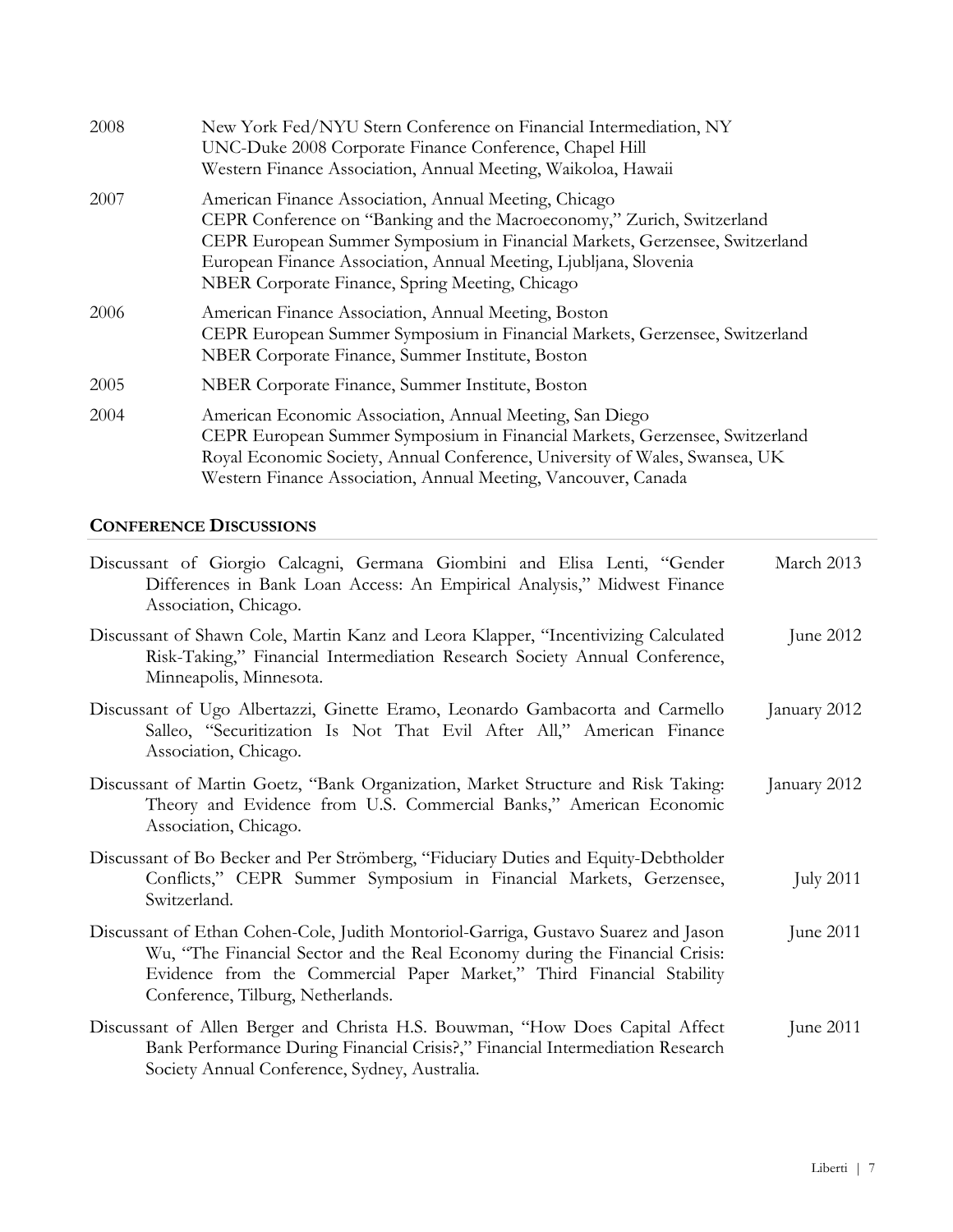| Discussant of Sanjay Ramchander, Dirk Schiereck and Patrick Trutwein, "Impact of<br>Credit Default Spead Changes on Stock Returns," Financial Management<br>Association, New York                                                                                        | October 2010     |
|--------------------------------------------------------------------------------------------------------------------------------------------------------------------------------------------------------------------------------------------------------------------------|------------------|
| Discussant of Rebel Cole and Hamid Mehran, "Gender and the Availability of Credit to<br>Privately Held Firms: Evidence for the Surveys of Small Business Finances,"<br>Academy of Entrepreneurial Finance, Chicago.                                                      | September 2010   |
| Discussant of Renée Adams and Mariassunta Giannetti, "What Matters in Executive<br>Compensation? The Role of Internal Governance, Corporate Culture and the<br>Labor Market," CEPR Summer Symposium in Financial Markets, Gerzensee,<br>Switzerland.                     | <b>July 2010</b> |
| Discussant of Diana Bonfim, Qinglei Dai and Francesco Franco, "The Number of<br>Bank Relationships, Borrowing Costs and Bank Competition," Midwest<br>Finance Association, Chicago.                                                                                      | March 2009       |
| Discussant of Benjamin J. Keys, Tanmoy Mukherjee, Amit Seru and Vikrant Vig, "Did<br>Securitization Lead to Lax Screening," CEPR Summer Symposium in Financial<br>Markets, Gerzensee, Switzerland.                                                                       | <b>July 2008</b> |
| Discussant of Hans Degryse, Luc Laeven and Steven Ongena "The Impact of<br>Organizational Structure and Lending Technology on Banking Competition,"<br>CEPR Summer Symposium in Financial Markets, Gerzensee, Switzerland.                                               | <b>July 2006</b> |
| Discussant of William N. Goetzmann, Vicente Pons-Sanz and S. Abraham Ravid, "Soft<br>Information, Hard Sell: The Role of Soft Information in the Pricing of<br>Intellectual Property. Evidence From Screenplay Sales", American Finance<br>Association Meetings, Boston. | January 2006     |

## **PROFESSIONAL ACTIVITIES**

*Referee for Academic Journals* 

Financial Management, Journal of Banking and Finance, Journal of Corporate Finance, Journal of Economic Behavior and Organization, Journal of Finance, Journal of Financial Economics, Journal of Financial Intermediation, Journal of Law and Economics, Journal of Law, Economics and Organization, Journal of Money, Credit and Banking, Journal of the European Economic Association, Journal of the Japanese and International Economies, Journal of Political Economy, Management Research Review, Management Science, Quarterly Journal of Economics, Review of Economic Studies, Review of Finance, Review of Financial Studies.

*Reviewer for Publishers* 

Addison-Wesley, Wiley Publishing, Prentice Hall/Pearson Education.

*Professional Memberships* 

American Economic Association, American Finance Association, European Finance Association, Midwest Finance Association, Western Finance Association.

*Program Committee Member* 

European Finance Association, Annual Meeting, Cambridge, England, August 2013 Financial Management Association, Annual Meeting, Chicago, October 2013 Financial Intermediation Research Society Annual Conference, Dubrovnik, Croatia, June 2013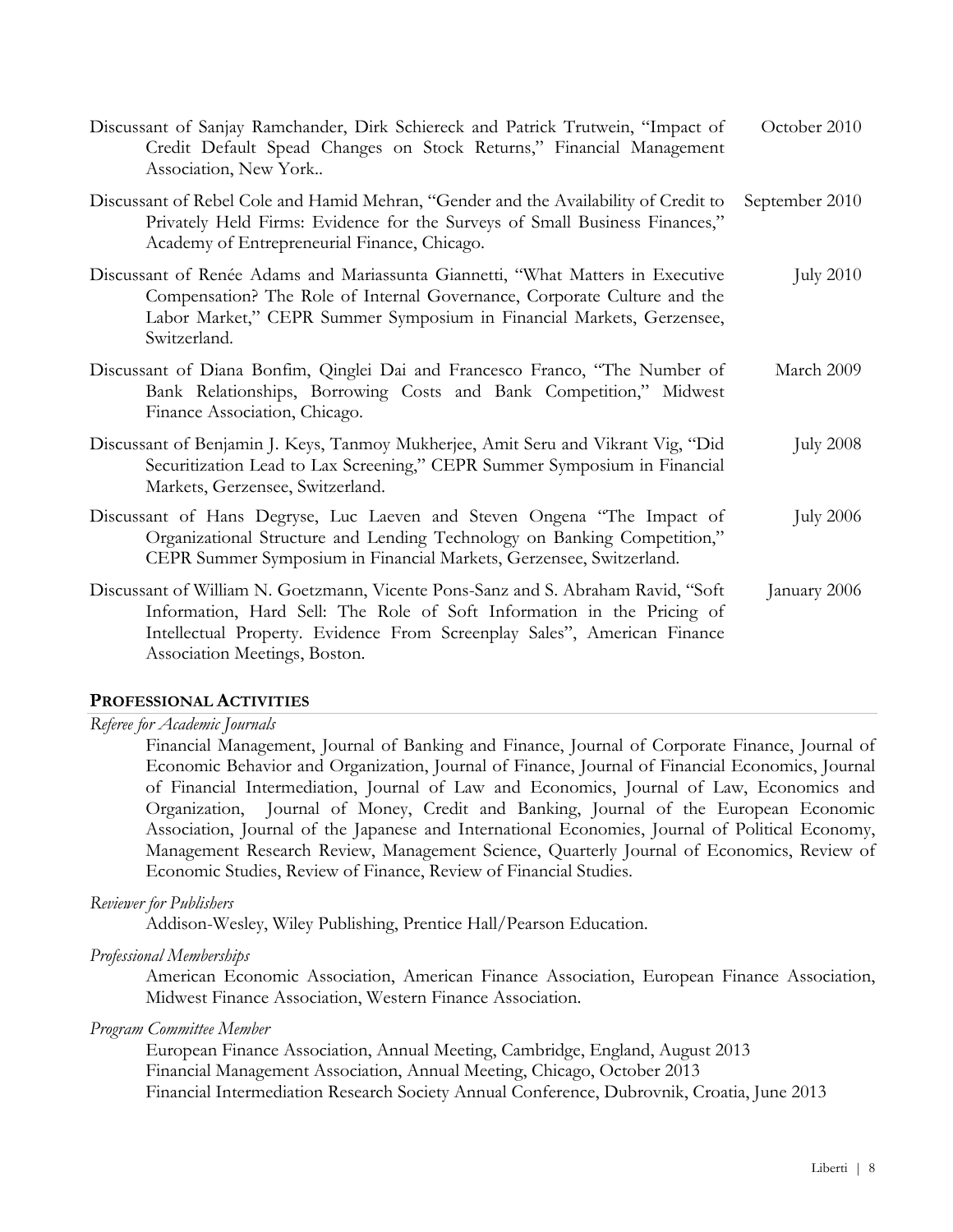New York Fed/NYU Stern Conference on Financial Intermediation, New York, May 2013 Midwest Finance Association, Annual Meeting, Chicago, Illinois, March 2013 European Finance Association, Annual Meeting, Copenhagen, Denmark, August 2012 Global Finance Association, Annual Conference, Chicago, May 2012 New York Fed/NYU Stern Conference on Financial Intermediation, New York, May 2012 European Finance Association, Annual Meeting, Stockholm, Sweden, August 2011 Midwest Finance Association, Annual Meeting, Chicago, Illinois, March 2011 Western Finance Association, Annual Meeting, Victoria, British Columbia, June 2010 Midwest Finance Association, Annual Meeting, Las Vegas, Nevada, March 2010 Midwest Finance Association, Annual Meeting, Chicago, Illinois, March 2009 Western Finance Association, Annual Meeting, Waikoloa, Hawaii, June 2008

## *Chair Sessions*

"Small and Medium Enterprise Lending," Midwest Finance Association, Chicago, March 2013 "Lending and Financial Constraints," Western Finance Association, Las Vegas, Nevada, June 2012 "Loan Monitoring and Credit Rationing", FIRS Annual Conference, Minneapolis, Minnesota, June 2012

"Banking", Western Finance Association, Big Sky, Montana, June 2007

# **UNIVERSITY SERVICE**

| College and University Committees                                       |           |
|-------------------------------------------------------------------------|-----------|
| University Faculty Council                                              | 2012-2013 |
| University Contingent Faculty Committee                                 | 2012-2015 |
| Department Chair Search Committee                                       | 2012-2013 |
| <b>Executive Doctorate in Business Committee Task Force</b>             | 2012-2013 |
| Program Innovation Task Force                                           | 2012-2013 |
| College of Commerce Overseas Programs Review Committee                  | 2012      |
| College of Commerce Faculty Advisory Council                            | 2009-2012 |
| College of Commerce Teaching Committee                                  | 2009-2013 |
| University Committee on International Programs                          | 2009-2012 |
| College of Commerce Strategic Planning Discussion Committee             | 2009-2010 |
| <b>Internal Panels and Services</b>                                     |           |
| Chair Faculty Recruitment Committee                                     | 2012-2013 |
| McNair Scholars Program Panelist                                        | 2012      |
| <b>Graduate MBA Concentration Review Committee</b>                      | 2012      |
| Finance Honors Program Interviewer                                      | 2010-2012 |
| DePaul/Federal Reserve Bank of Chicago Finance Seminar Series Organizer | 2008-2011 |
| Graduate Curriculum Review Committee                                    | 2010      |
| Master of Science in Finance Curriculum Review Committee                | 2010      |
| Junior Faculty Recruitment Committee                                    | 2009-2010 |
| Curriculum Advisor of Finance Programs to Department Chair              | 2008-2010 |
| Department of Finance Open Houses & Student Orientation Sessions        | 2007-2013 |
| Internal Panels and Committees at London Business School                |           |
| Finance Seminar Series Organizer                                        | 2004-2005 |